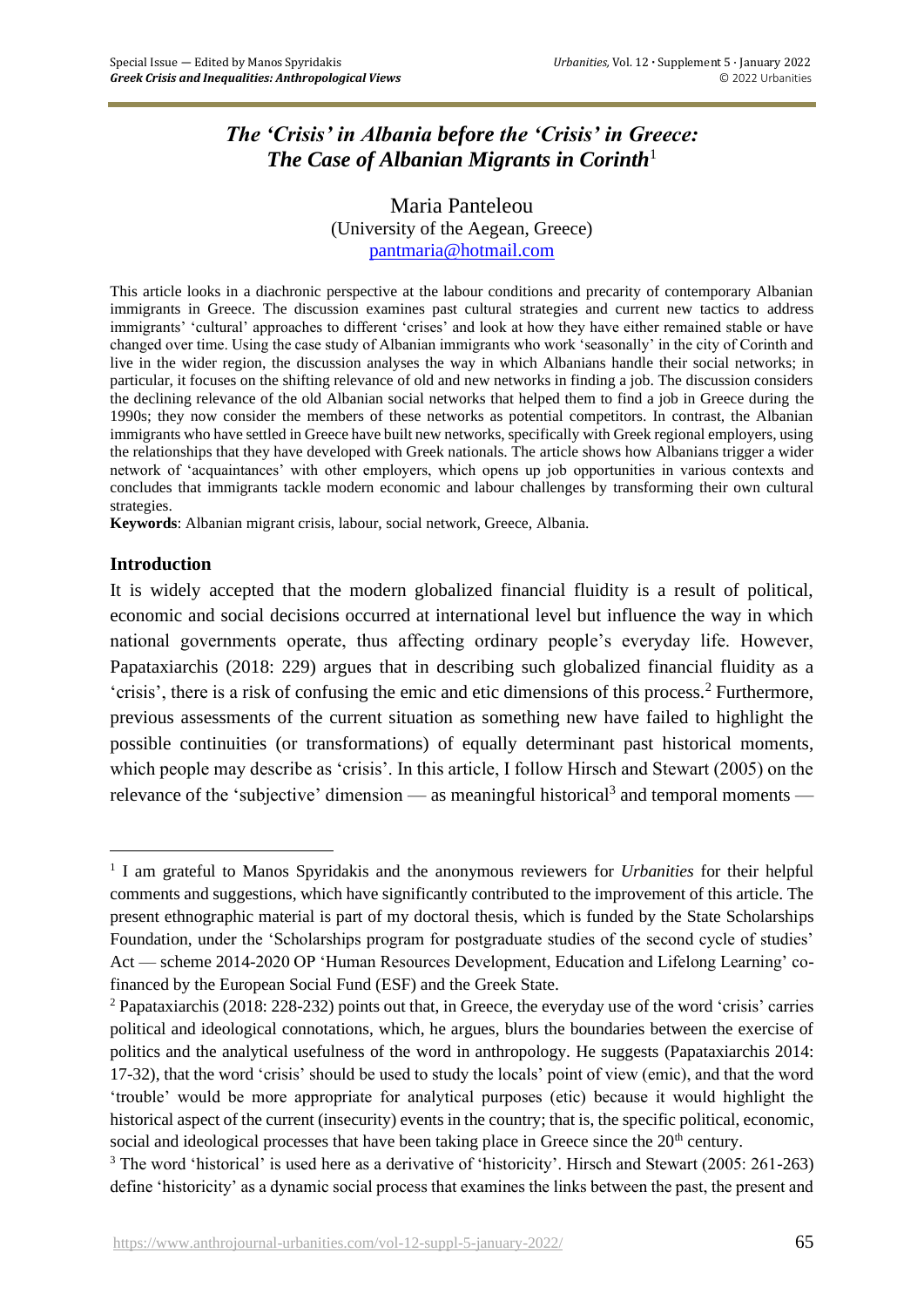to examine the strategies that people adopt to address everyday challenges to find out whether the current socio-economic conditions in Greece create new responses to these challenges or simply redefine old, familiar attitudes.

The present discussion attempts to widen the existing anthropological literature on the Greek 'crisis', which deals mainly with native Greeks, by looking at Albanian immigrants who have lived and worked in Greece since the 1990s and are now facing the same social, economic and political challenges as the native population. I shall address immigrants' culturally structured ways of responding to different 'crises'. I draw on data collected during my fieldwork (2015-2017) through participant observation and semi-structured interviews with Albanian immigrants aged between 38 and 50 years, who have lived and worked in the city of Corinth and two nearby villages since 1998. All names of the interviewees have been changed in order to ensure their anonymity.

Albanian immigrants in Corinth have lived through two different temporal and spatial conditions, subjectively defined as 'crises'. The first relates to life in Albania, either during communism or after the collapse of the communist regime. The second crisis occurred around 2008 in Greece. Albanian immigrants link both 'crises' to the precarious labour and economic conditions that they had to face, and the ways in which they ensured their livelihood.

The 'provisioning' approach (Narotzky 2005) may explain how Albanian immigrants followed different formal economic and informal non-economic paths in order to gain access to goods and services (Narotzky 2005: 83) during the 'crisis' both in Albania and in Greece. Specifically, the historical and culturally-constructed conditions of institutionalized public provisioning of goods and services (Narotzky 2005: 81-82) of communist Albania staggered after the collapse of the regime in the 1990s. In the reasoning of Albanians, the first 'crisis' was caused by the withdrawal of the state's provisioning of goods and services and the shrinkage of the official, public employment sector. That 'crisis' motivated them to turn to informal social networks of relatives and 'friends' to migrate to Greece in order to secure employment and thus their livelihoods. Anthropological studies have shown the importance of informal social networks in gaining access to material and non-material resources both in 'normal' conditions (Pardo 1996) and during 'crises' (Spyridakis 2017, 2010). The work of Spyridakis on Greece (2017, 2010) shows that the ability of people to build informal social networks helps them to acquire goods, services and rights that may not be available in times of financial 'crisis', including the right to work. Such informal networks are governed by different moral and cultural values depending on the context. In his study on Naples, Pardo (1996) shows that people cope 'in a pragmatic way with the paradox of being forced to seek rights as favours' (Pardo 1996: 157), and choose to acquire such rights in ways that agree with their own moral code.

The cultural logic of Albanians' networking is controlled by relations of trust similar to those described by Pardo (1996), who explains that trust is fundamental in the construction and dynamics of informal networks. Among Albanian immigrants, such relations are based on

the future and the ways in which the past and the future are intertwined in the present. This approach does not assume that events and time of events unfold in a linear path.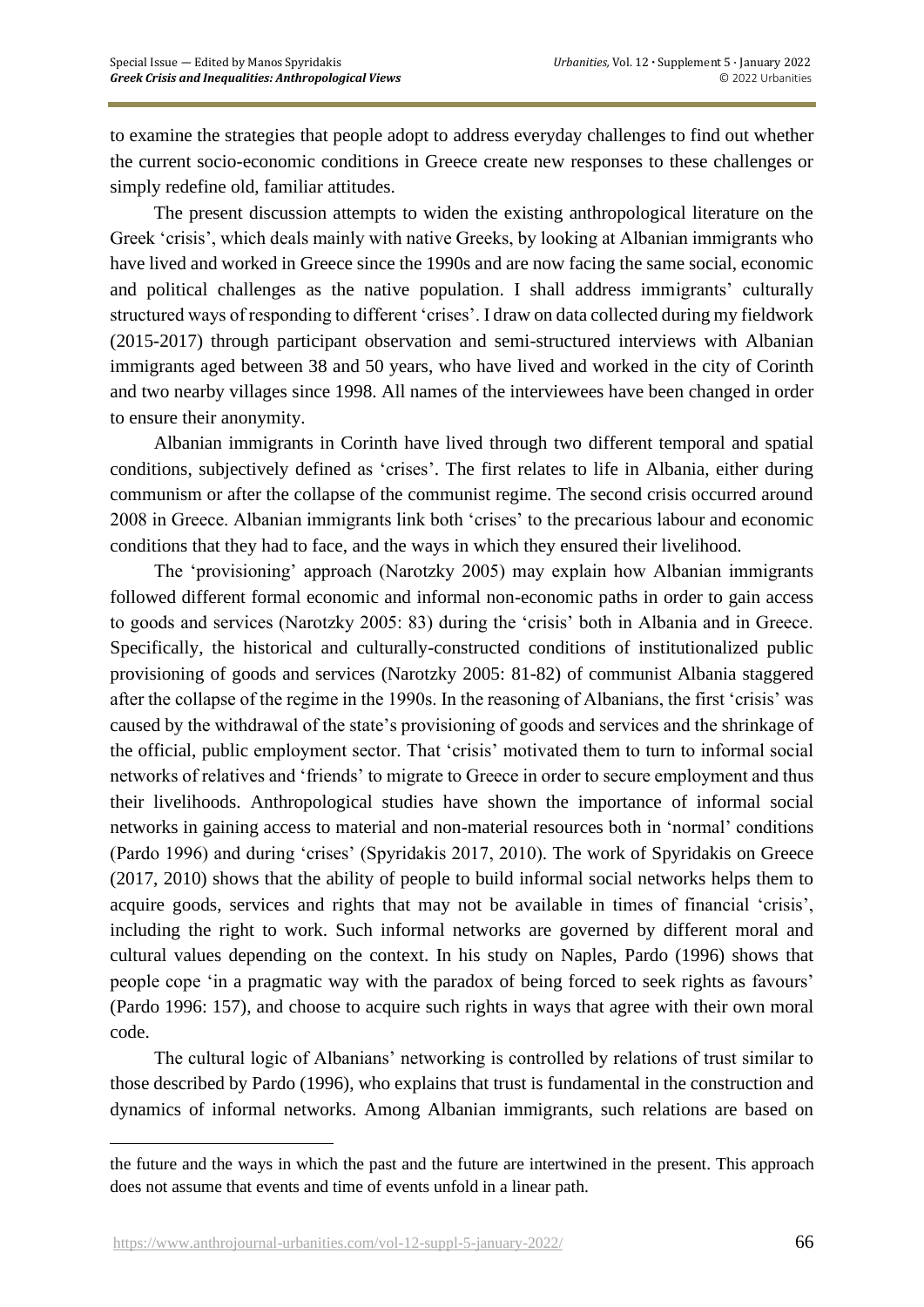personal acquaintanceship with co-nationals (Narotzky 2005: 89), who provided non-material assets during the 'Albanian crisis' (assistance to find work in Greece) and are, then, transformed into material goods (labour) during the Greek 'crisis', which they 'subjectively' experience and describe as a 'second crisis'. In the current unstable situation in Greece, new informal noneconomic ways of provisioning material and non-material goods play a decisive role in ensuring their livelihoods; specifically, throughout the 2010s, Albanian immigrants have relied on the new social networks and relations of 'trust' that they have built with Greek employers in Corinth. This approach is similar to that described by Prato (2010) in post-communist Albania. Following Pardo (1996), Prato stresses precisely the relevance of 'trust' in the construction of new networks, and in the expansion of existing networks, to navigate the uncertainties that followed the collapse of the communist regime.

The next two sections address the ways in which Albanians have responded to different 'crises' in both a temporal and spatial context. This comparative approach will help to bring out continuities and transformations of culturally specific modes of behaviour in dealing with 'crisis'.

## **The 'Crisis' in Albania**

The majority of Albanian immigrants in Corinth view the collapse of the Communist regime in the 1990s as a 'crisis', which they say was different from what they are experiencing now in Greece. This distinction is exemplified by Arben's description during our discussion in the courtyard of his home in a Corinthian village in May 2017. Arben, a 40-year-old informant from Berat, said that, among other things, 'the wages are now low with the crisis.' However, when I asked what he meant by the expression 'now with the crisis', he replied:

'What we have here is not a crisis. It is a small crisis. When the regime fell, when Albania went bankrupt, nobody knew what to do, whether to stay in the country or leave. Then, we left with means that your mind cannot imagine […] Money? Work? Food? We had nothing. Not even a piece of bread […] *That* is a crisis, and we, the Albanians, know what a crisis is.'

Arben's statement illustrates the way in which Albanian immigrants see and construct the concept of 'crisis' in a spatial and temporal frame different from the Greek one; specifically, with reference to Albania in the aftermath of the collapse of the communist regime in the 1990s. Arben remembers that Albania's 'bankruptcy' — which was reflected in the country's failure to ensure employment, food and money — led many Albanians to migrate to unknown destinations using any means available. When compared to the Greek context, their past experience and memory of that 'crisis' determine Albanians' view of the current conditions in Greece as a 'small crisis'. Thus, the 'crisis' becomes contextualized and acquires a new, subjective dimension that makes Albanians feel that 'they' are familiar with 'crises' or, more accurately, as Arben puts it, 'we, the Albanians, know of crisis'. The rhetoric of the Albanian immigrants seems to respond to what Knight (2015a: 3-4) called the process of 'cultural proximity' through which, especially in times of rapid social change, people tend to view significant past events as culturally close to the present, despite being temporally distant. In the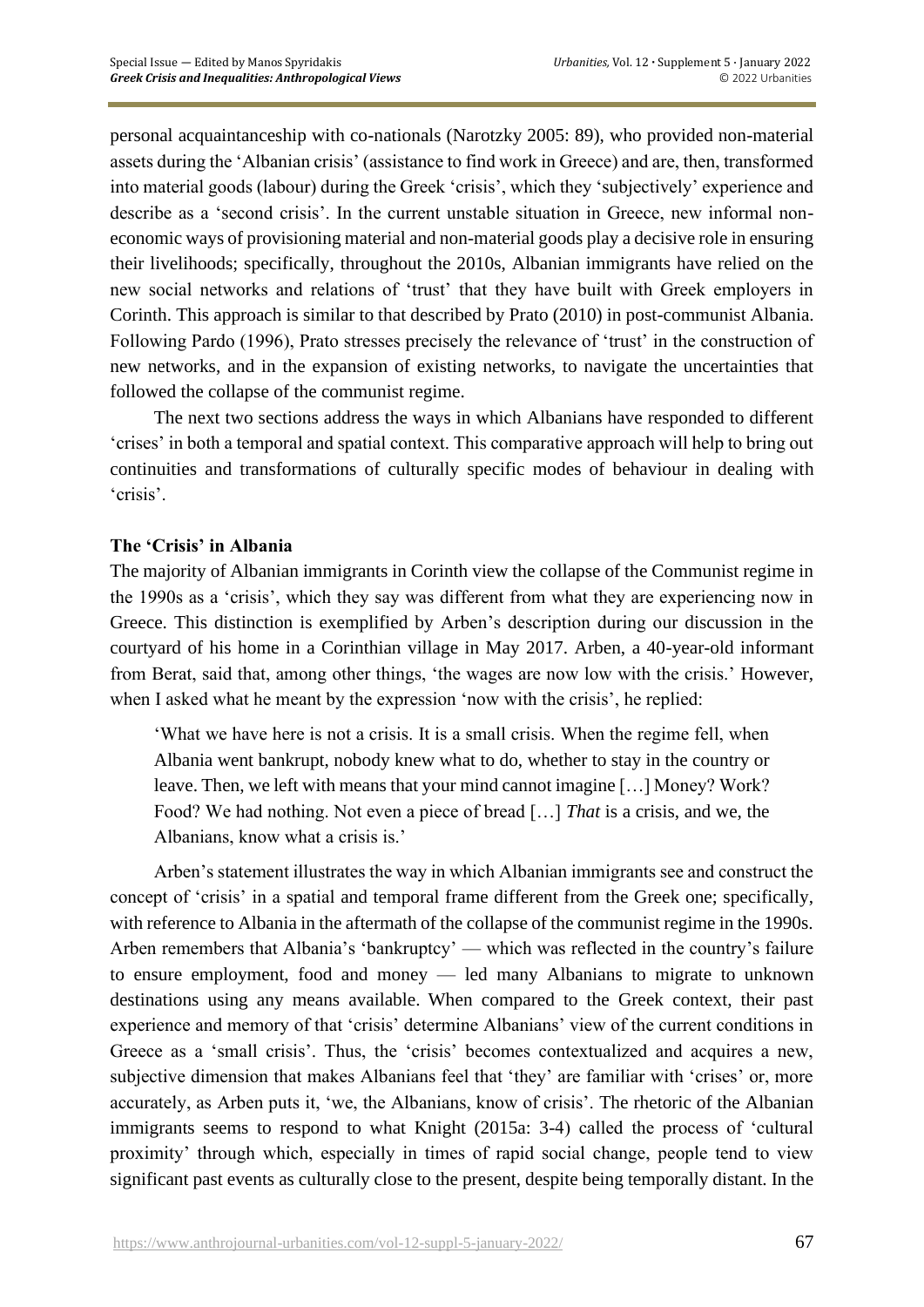case of Albanian immigrants, these past events are either the communist period or the collapse of the regime.

Albanians' response to the Albanian 'crisis' of the 1990s resulted in migration abroad and in the re-emergence of the *kurbet* — the traditional mobility practice of Albanian society since the second half of the 15th century, which resurfaced after the overthrow of communism and the opening of borders. Many Albanians fled the country, migrating mainly to Greece and Italy in search of better living conditions (Papailias 2003: 1064; King and Vullnetari 2003: 18-19; King et al. 2006: 413-414; Prato 2009: 92-97; Vullnetari 2012: 59-60; Gregorič Bon 2016: 64- 65 and 2017: 302-303).

The Albanians among whom I carried out my fieldwork migrated to Greece in 1990, soon after the collapse of the communist regime. Initially, they worked and lived in various regions of Greece, before settling in the Corinth area in 1998. They were mostly employed as seasonal workers. Strictly speaking, the word 'seasonal' implies that work is available only in a limited season of the year. However, in the case of Albanian immigrants the seasonal work is neither exclusive nor restrictive in the sense that they welcome any available job and, thus become employed throughout the year; for example, as agricultural workers during the summer, or as construction workers, house painters, and so on, at other times.

Their mobility in pursuit of work was based on the social networks of their co-nationals. Groups of ethnic Albanians were scattered throughout Greece, and they provided information on the jobs available where they were based. As a result, in the 1990s Albanian immigrants were constantly on the move working a wide range of multiple 'seasonal' works in different places.<sup>4</sup>

Edi, a 43-year-old man from Elbasan, who lives in the region of Corinth and works in the wider area, says that in the 1990s his social ethnic network helped him to gain access to several job opportunities. Edi's reliance on his ethnic network seems to be based on the concept of the so-called 'known', a person who can be trusted. Let me explain. During our conversation, Edi repeatedly described those who helped him find various jobs in Greece as people he 'knew'. He explained:

'The known is not one person. At first, the known was my cousin in Crete. I was there one year, working seasonally in the fields. Afterwards, my brother followed. Then, I went to Veroia, near the border, you know. He told me that work was available there, seasonally, harvesting peaches, crop and so on. I stayed in Veroia for two years and half. Then, my groom told me 'come to Athens, I can help you'. Many Albanians working in construction did two jobs per day.'

<sup>&</sup>lt;sup>4</sup> The connection between the spatial distribution of Albanian migrants and the kind of work they undertook is described by King (2008: 298-299), Vullnetari (2007: 50) and King and Vullnetari (2003: 37-38). However, my study has not confirmed this connection. The aforementioned scholars report that in urban areas, such as Athens, Thessaloniki and Patras, employment was available throughout the year, while in rural Greece Albanians were mainly employed in the agricultural sector during the summer months and the seasonal fruit harvest.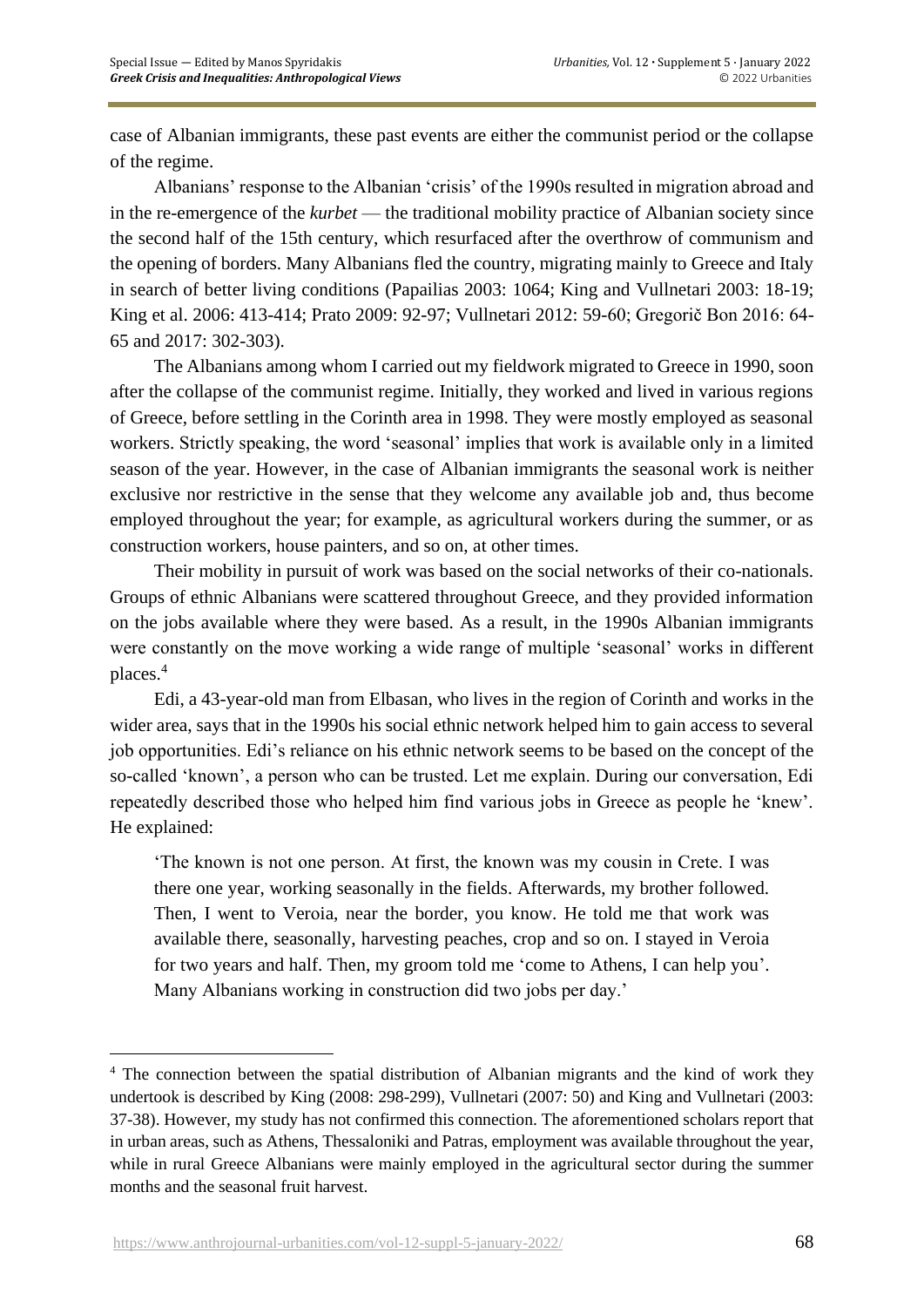The 'known' in Edi's narrative alternate over the time. Specifically, his cousin was the 'known' who helped him to find agricultural work and 'seasonal' work in Crete. Later, the 'known' was his brother, who lived in Veroia and told him that there was seasonal work available. Finally, it was Edi's groom, who helped him find a job in the construction sector in Athens.

Contemporary studies on Albanian migration have adopted either a transnationalist approach or the social networks theory to analyse the relevance of ethnic networks. According to these studies, ethnic networks are important to determine the immigrants' places of residence and obtain valuable information about the living and working conditions in Greece and in other countries (Labrianidis and Lyberaki 2005: 206-209; Carletto et al. 2005; Iosifides et al. 2007: 1347-1352; Stampini et al. 2008: 80-81; Dahinden 2010: 132-134; Iosifides and Kizos 2012: 332-334; Gemi 2015: 28-30).

Significantly, the social networks of the Albanian immigrants in Corinth include not only the categories of 'known' pointed by Edi in his narrative; the 'known' could be consanguineal kin (cognates), affinal kin (affine) and 'friends' (neighbours). As Scott (2000: 26, 28) notes, the importance of kinship and friendship for the construction of people's social networks has been highlighted since the 1950s and 1960s by anthropologists of the Manchester School, such as John Barnes and Clyde Mitchell, and by sociologists like Elizabeth Bott. The case of Albanian immigrants reminds us of Mitchell's argument that interpersonal social networks are important both for 'the transfer of information between individuals' and for 'the transfer of material goods and services between people' (quoted in Scott 2000: 30). Mitchell suggests that the quality of people's relationships can be examined through 'reciprocity'; that is, the degree by which people reciprocate or do not reciprocate certain transactions (quoted in Scott 2000: 31). In his work on Naples, Pardo (1996) analyses how people mobilize kin, friends and acquaintances, including neighbours, in constructing personal networks and gaining access to material and non-material resources. Significantly, Pardo shows how these networks are crucial in a system of 'exchange of favours' that is based on trust (or, the 'knowing' mentioned by various immigrants) and expectations of reciprocal help; however, Pardo points out, such reciprocity is guided by moral and cultural values that do not necessarily demand an immediate return. Spyridakis (2010) raises similar issues of trust and values in his study of 'workers' social practices' in the Piraeus. There, Greek workers in the shipbuilding and repairing industry who have lost their job have looked for occasional employment to supplement their income both within and beyond the local market. A central role in finding employment is played by their social networks, which include friends, neighbours, family and relatives, as well as trade unionists linked to different political parties. These social links provide information about employment opportunities and are part of the historically defined framework of exchange of favours, services and mutual support (Spyridakis 2010, 2017). In the case of Albanian immigrants, the people who initially helped them to find work in Greece belonged to social relationships established in Albania, which were part of a system of exchange that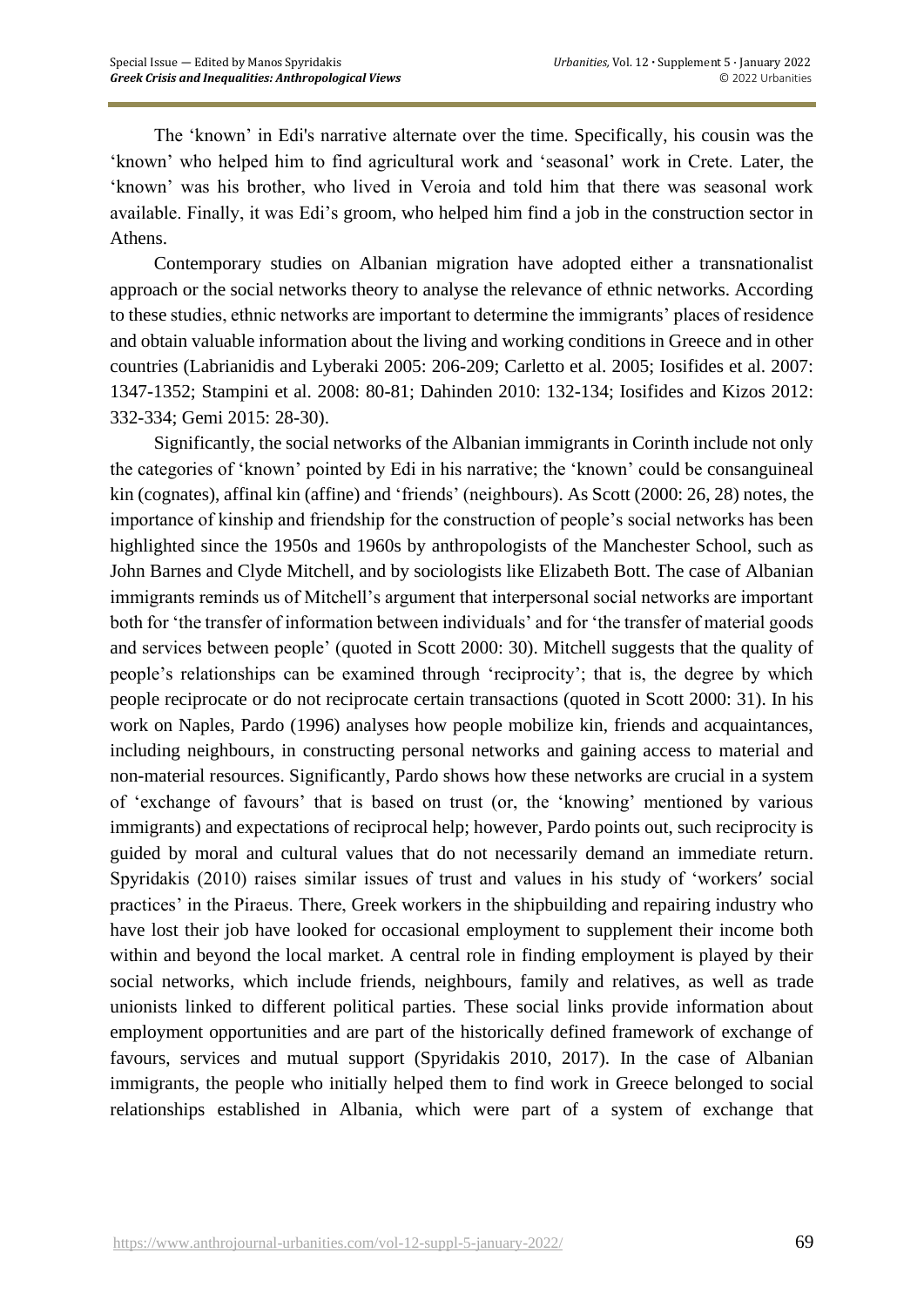anthropologists have described as 'generalized reciprocity'.<sup>5</sup> Papageorgiou (2011:145-147) interprets Albanian kinship and social relations in Greece as a form of 'generalized reciprocity'. Prato explains that the Albanian traditional system could be 'described as a system of sociallybased generalized reciprocity (*à la* Sahlins 1965)' (Prato 2010: 145). However, she suggests that, in post-communist Albania, the 'traditional system of reciprocity appears to be moving towards a system of 'exchange of favours' of the kind described by Pardo (1996) in his Naples ethnography' (Prato 2010: 145, 146-148).

My research findings in the municipality of Kurbin in northern Albania reveal a similar situation. I carried out research in Kurbin between December 2017 and July 2018 on work strategies among Albanians between the ages of 32 and 47. I found that people build networks of mutual 'help' with relatives or non-relatives, depending on the context, to gather information on immigration policies in Greece, Italy, Germany and France and on how to find jobs in these countries.

The 'help' that Albanians receive in order to migrate abroad is based on a wide range of ties of 'mutual help' with their relatives and 'friends'. This network of relationships is not limited to the employment sector but includes different forms of reciprocity on other aspects of life; for example, 'help' to obtain legal documents for a relative living in France, 'monetary help' in the form of 'lending money' to a 'friend' in Albania, and so on. All these forms of aid will be reciprocated at an unspecified future, and the 'reciprocated help' can take a different form from that originally received. Most of the time, however, this framework is applied to the job sector; in particular, the Albanians among whom I did my research have received 'help' from relatives and 'friends' in the form of information to find work in the foreign country where those relatives and friends were based.

As I mentioned earlier, anthropological analyses of social networks and reciprocity in post-socialist Albania bring out an important aspect which is central to understanding their contemporary dynamics. Significantly, as Prato (2010, 2017) points out, it would be analytically misleading to interpret these social networks as the 'reappearance' of old forms of social organization and reciprocity that existed in the pre-communist and communist periods.<sup>6</sup> Instead, they are a new system of 'exchange of favours', whereby personal networks extend beyond the immediate kin, 'friends' and neighbours, and are activated for new purposes (Prato

<sup>&</sup>lt;sup>5</sup> The anthropological debate on reciprocity is rooted in Mauss's analysis of the gift. According to Mauss (1979: 117-123), gift exchange entails 'reciprocal' obligations between the parties; that is, the obligation to offer, to accept and to reciprocate the gift. Mauss suggested that this system of reciprocity forms the most basic institution of sociability and exchange in non-Western societies (Mauss 1979: 171-172). Sahlins (cited in Narotzky 2007: 78-79) introduced the expression 'generalized reciprocity' on the basis of Malinowski's observations of forms of exchange in the Trobriand Islands. According to Sahlins, help is motivated by the need of the recipient, who in turn bears social responsibility and the moral obligation to reciprocate at a future time.

<sup>6</sup> For the formation and operation of the 'traditional' system of networking and reciprocity of Albanians during the pre-communist period, see Lawson and Saltmarshe (2002: 489, 494-495), Bardhoshi (2007: 24), Prato (2017: 108, 117 and 2010: 137), and, during the communist period, Schwandner-Sievers (1996: 119), De Waal (2014: 138-139) and Musaraj (2016: 135-136).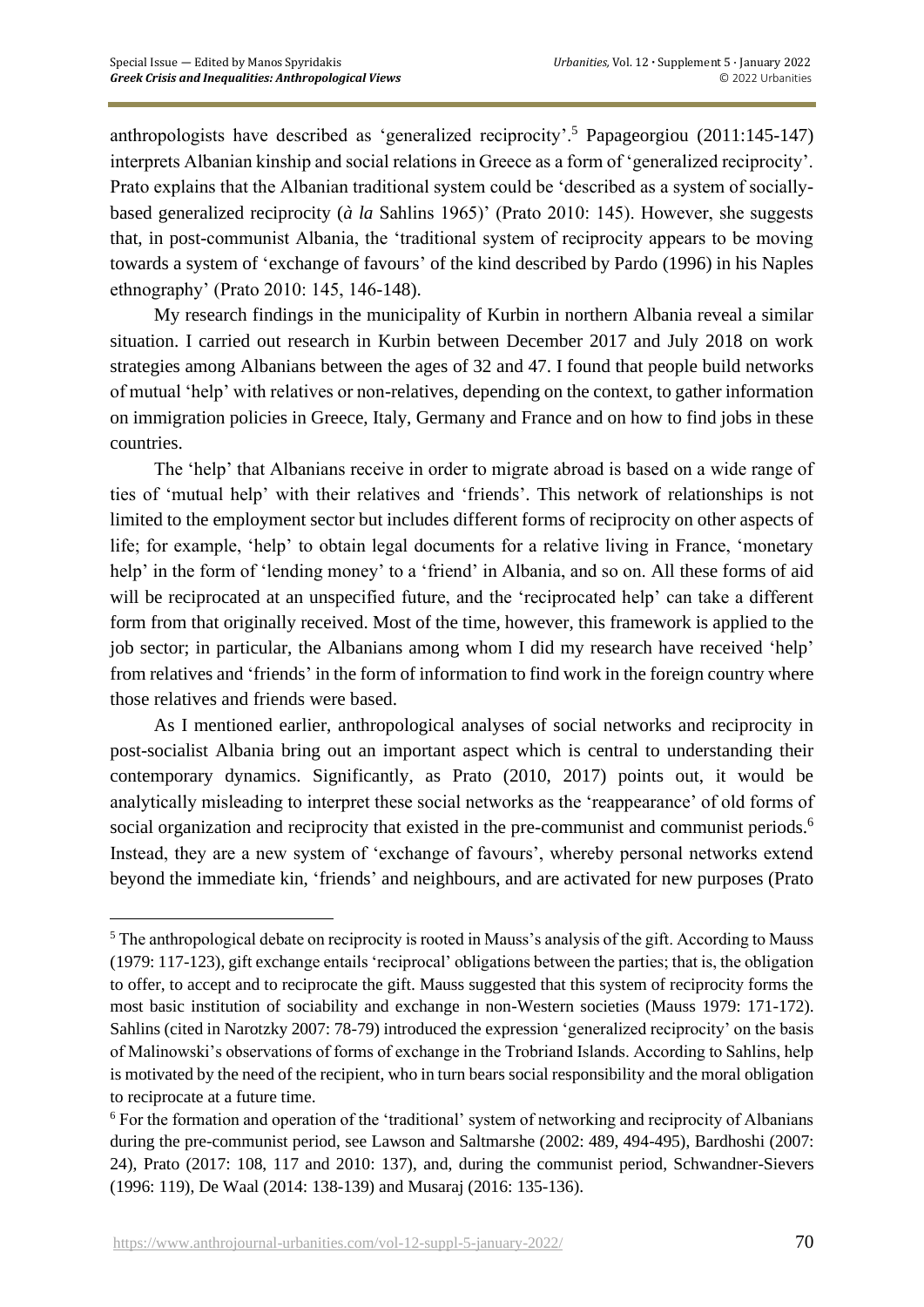2010: 143-148, 2012: 95-96, 2017: 118). Examples of such new purposes include overcoming legal and bureaucratic barriers (Musaraj 2009), gaining access to health services (Prato 2010: 144; Elsie 2010: 188; Danaj 2014: 125) or gaining access to work opportunities (Danaj 2014: 126) and real estate (Prato 2010: 145-146; Bardhoshi 2011).

Taking into account the heterogeneous formation of these networks, it could be argued that, depending on circumstances, in post-socialist Albania the appeal to reciprocal 'help' can be directed to different 'trustable' relations, from members of the nuclear family (Lawson et al. 2000: 1503; Voell 2012: 154, 156; Arsovska 2015: 122) to more distant matrilineal relatives (Prato 2010: 146; Bardhoshi 2011: 18), to non-relatives with whom Albanians have built new relationships of 'trust' (Saltmarshe 1999: 126-128; Lawson et al. 2000: 1511; Lawson and Saltmarshe 2002: 497; Prato 2010: 148 and 2012: 95-96).

The 'new' application of this cultural practice of kinship and friendship networking is also at the basis of the way in which Albanian immigrants in Corinth mobilize kin and 'friends' whom they regard as 'known' in order to build new networks of 'help' in Greece. To sum up, in the 1990s, these networks of mutual exchange of information were primarily aimed at finding employment in Greece; thus, Albanian immigrants were able to manage the economic and labour precarity of the 'subjectively-defined crisis' that they were experiencing in their own country.

# **The 'Crisis' in Greece**

In the early 1990s, most Albanian immigrants described their work conditions in Greece as 'seasonal'. However, as I mentioned earlier, this word fails to account for the broad range of jobs they did across the country. Their work pattern was marked by periodic and temporary movements in different places in Greece, which guaranteed that they would find a job throughout the year. Nowadays, Albanians who work and live in the wider region of Corinth use the word 'seasonal' to describe the agricultural work available in the area. Their 'multiple mobilities' strategy has changed, too. The reputation they have built in the local job market has allowed them to expand their job opportunities beyond the Corinth region, especially in cities like Athens, which allows them to balance the reduced wages now available in Corinth following Greece's economic downturn.<sup>7</sup> Significantly, the main difference with previous strategies is that the new movements are no longer based on their networks of immediate 'known' — that is, their relatives and 'friends' — but rely on networks of 'acquaintances'. The 'acquaintances' are Greek employers with whom they have established good relationships during their long-term presence in the area of Corinth. Time is of course an important factor;

<sup>7</sup> Spyridakis (2020) has described in detail how Greeks are dealing with the economic downturn. In particular, his ethnographic research in Athens shows how they see and manage the Minimum Guaranteed Income, an economic measure that the Greek state established to help financially disadvantaged citizens. The allowance, however, does not cover their daily needs. Greek citizens conceptualize this allowance as an 'economic complement' (2020: 74), which they combine with other 'pre-crisis strategies' (2020: 76), such as the mobilization of informal social networks of relatives, friends and colleagues in order to ensure access to informal employment.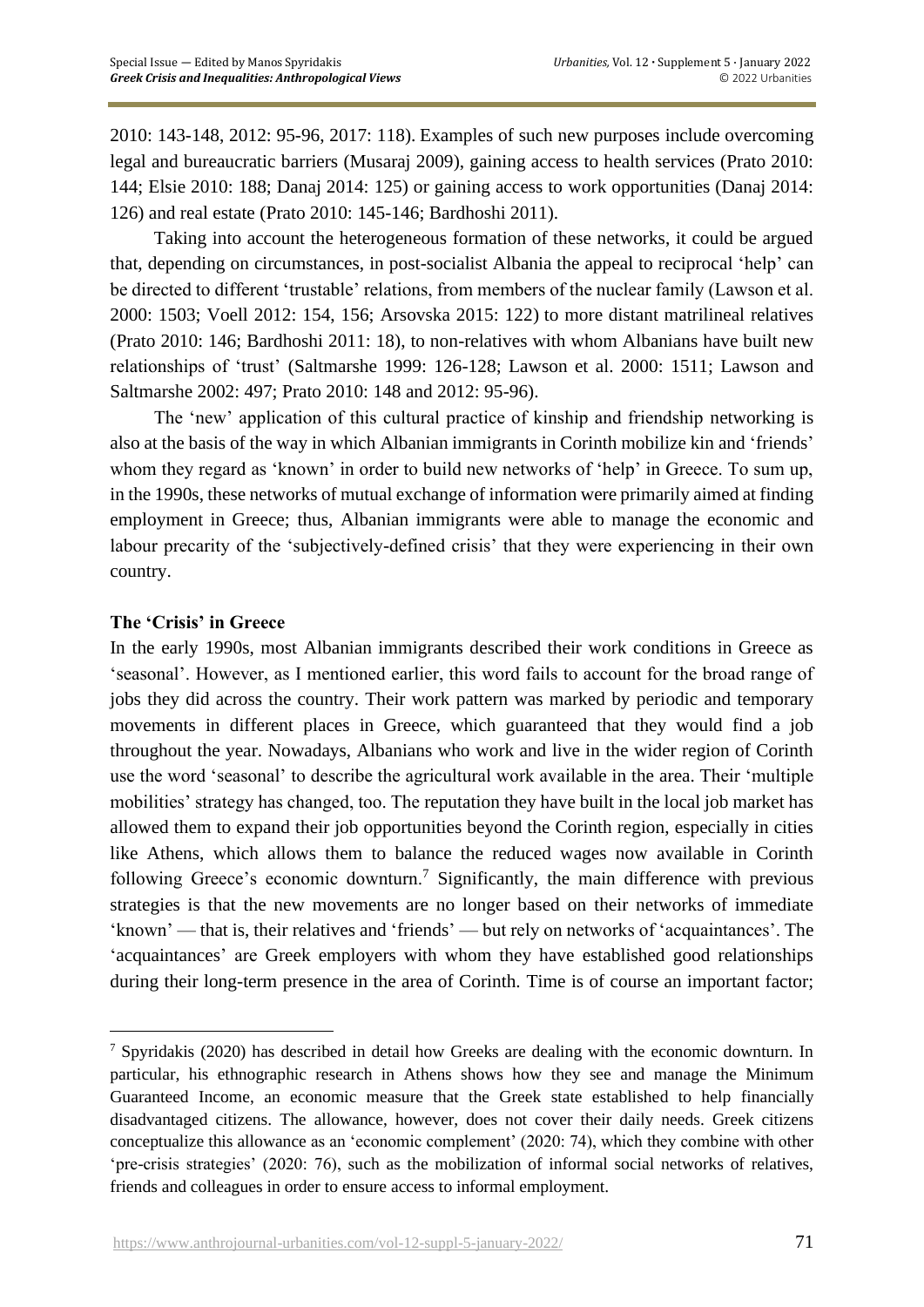the fact that Albanian immigrants 'have lived in the area for years' plays a key role in their relationship with locals. As Fatmir, a 48-year-old man from Lushnjë, says,

'We've been living in the area for years. We didn't come recently, like others from Pakistan, from Bangladesh and employers don't know who they are.'

According to Albanian immigrants, local Greek employers acknowledge their long-term presence, and — especially — know that they are willing to undertake not only agricultural work but also any other job that may come up (like house painting, home repairs, gardening, and so on), even for free (for example, to help a Greek employer to transfer some baskets with seasonal fruits to his car). Over time, appreciative local employers have recommended them to other employers in neighbouring villages and in the wider Corinth region.

The activation of these local networks of 'acquaintances' has the potential to produce new relationships with other employers, which translates into lasting mobility, more job opportunities and even the ability to negotiate the economic aspect by placing the work relationship in the context of exchange of favours and 'mutual advantage'. However, this opportunity is not accessible to all Albanian immigrants but only to those who have managed to develop personal relations with the locals based both on 'trust' and on having been involved in events — such as the mutual recognition of the difficult economic situation — that have moved the job relation beyond the monetary sphere. As Pardo (1996: 159) points out, the concept of 'trust is always relevant' but also context-dependent. Ιn his ethnography of the '*popolino*' (ordinary residents) of Naples, Pardo analyses their formal and informal entrepreneurial activities in the context of a complex system of favours that includes kin, friends and neighbours, as well as professionals, trade-unionists, bureaucrats and ordinary people, who help them to acquire or even expand their material and non-material resources (for example, work, reputation, contacts). Pardo also addresses people's 'dis-trust of the powerful who run the institutions though not necessarily of the institutions as such' (Pardo 1996: 159) and shows that Neapolitans' actions within the system of favours constitute alternative ways of gaining access to resources, and that such actions are subjectively interpreted through the lens of a spiritual and moral system that includes 'honesty', 'generosity', 'affection' and 'goodheartedness' (Pardo 1996: 45-46, 58-59).

Sokol, a 44-year-old man from Berat, describes how employees and employers interact in the local Corinthian context and how they primarily achieve their economic needs by integrating them into an intangible economy that proves beneficial for both sides. He says:

'Here the boss must know you, trust you. Costas, my landlord, for example, when we have difficulty in paying the rent […] says "come and do some extra work and pay off the rent". That's how we handle our relationships. He doesn't chase us for the money. They know us, they trust us. When they need something else, not just a job, we help them. That is how we stand here.'

From Sokol's and other Albanian immigrants' accounts, it is evident that close relations and particularly 'trust' are primarily built through long time interaction in the labour context, but also extend to other spheres of life. This happens because often Greek employers and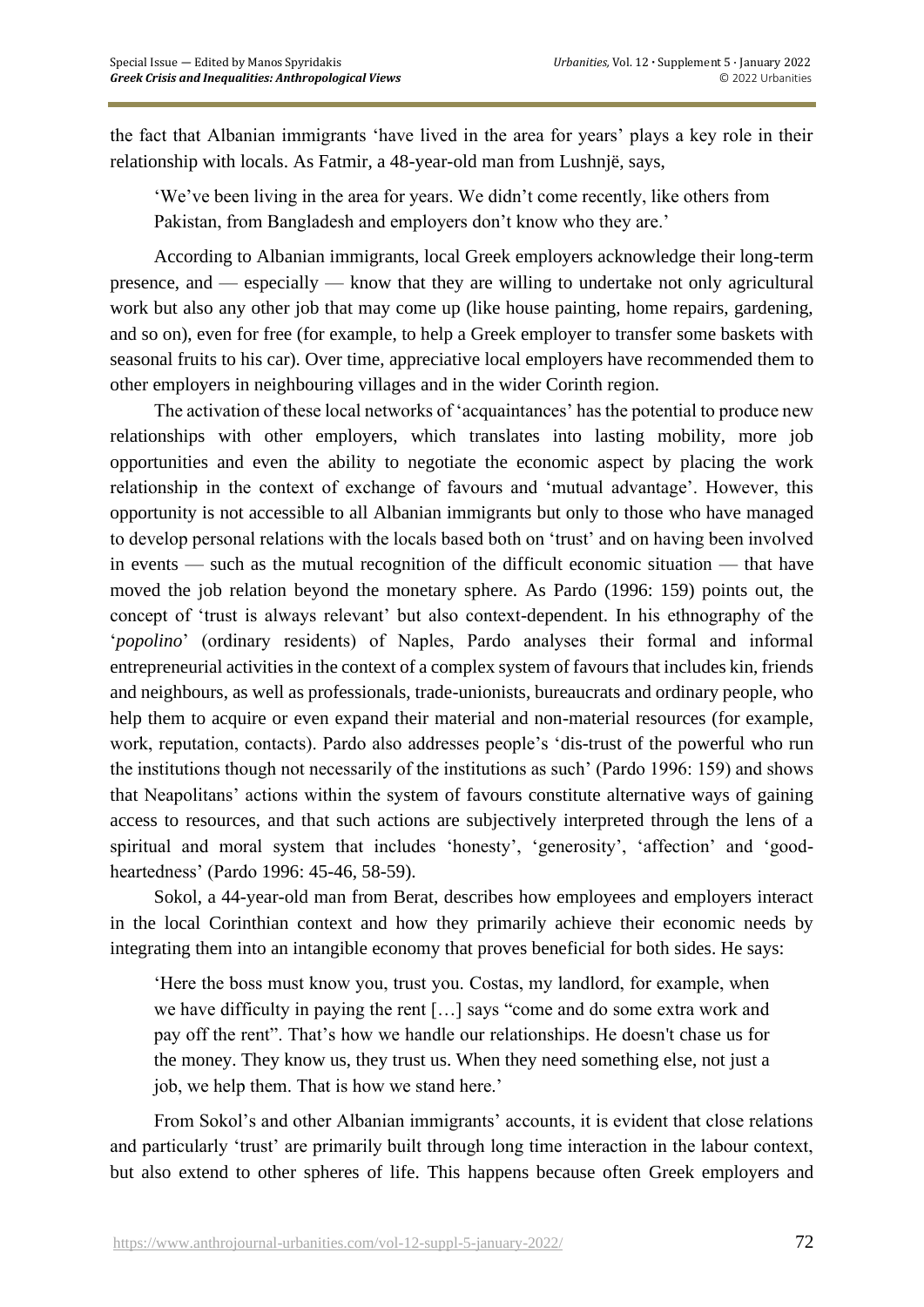immigrants cannot meet their financial obligations, which are instead paid by doing extra work or through other forms of assistance. For example, when immigrants cannot pay their house rent, they often pay by doing extra work for the employer, as in Sokol's case. On the other hand, when employers have no money to pay the full salary of Albanian immigrants, they may either pay them in instalments over time, or give them only part of the salary and pay the rest in goods (for example, bottles of olive oil).

Artan's experience is representative of that of many other Albanian immigrants in Corinth and of their perception of 'crisis' in different contexts and times. Artan is 42-year-old man from Fier. I discussed his job situation one afternoon in February 2017 in the Albanian coffee shop in Corinth. Artan said that he worked 'seasonally' in the wider region and added:

'If you ask about me, everyone in Loutraki, Corinth and the villages around knows me. They know my name.<sup>8</sup> Everybody knows what kind of work I do [...] I've been living in the area for years. It's not that I came recently and the boss doesn't know who I am. The boss trusts me; because he knows that "I'll hire Artan and he will do a good work", so […] the boss will hire me. He won't hire someone else, because he doesn't know who the other person is; he doesn't know the quality of work he can deliver […] when an employer is happy, he'll tell it to another employer: "I have Artan at work; he's good at tiles or painting", for example. If you've built a good name, the acquaintance with the boss takes you to another boss. Here, you will hear many things [he points with his right hand to the interior space of coffee shop, where there are seven Albanian men], and they say there's a crisis in Greece. There's no payday, no work. I say now we're used to have the crisis […] I never owned a lot nor spent a lot of money, I say the crisis brought me in this situation, what will I do now? I don't know. *I know the crisis* [he says with emphasis], because we also had it in Albania with Hoxha. Then, all Albanians were working all day and we didn't have any bread to eat. That is, you wait in line with the coupon in your hand and go back home with nothing. Can you think of what I'm saying? The milk may be over, let's say, you can go back home without anything. Then the people had nothing, not 150 euros weekly wages like we have here. People had nothing, and when I hear other Albanians talk about the crisis here, I say "Have you ever had money?", "No", he says. So, what changes for me, for you? Nothing changes […] I say it in that way in order to make them understand that they know what the crisis feels like. We moved on with the crisis under Hoxha, we will move on now. Then, with Hoxha, we went through the crisis Greece is facing now. The people moved on without anything then; now, 150 euros is something and we'll move on here'.

Artan begins his long narrative, saying that Greek employers' 'trust' is the result of the Albanian immigrants' long-proven successful work in the Corinthian context, which gained them a 'name' (reputation) in the region. Artan emphasizes his reputation to define his

<sup>&</sup>lt;sup>8</sup> The word 'name' means reputation in Greek, which is the original language of all narratives.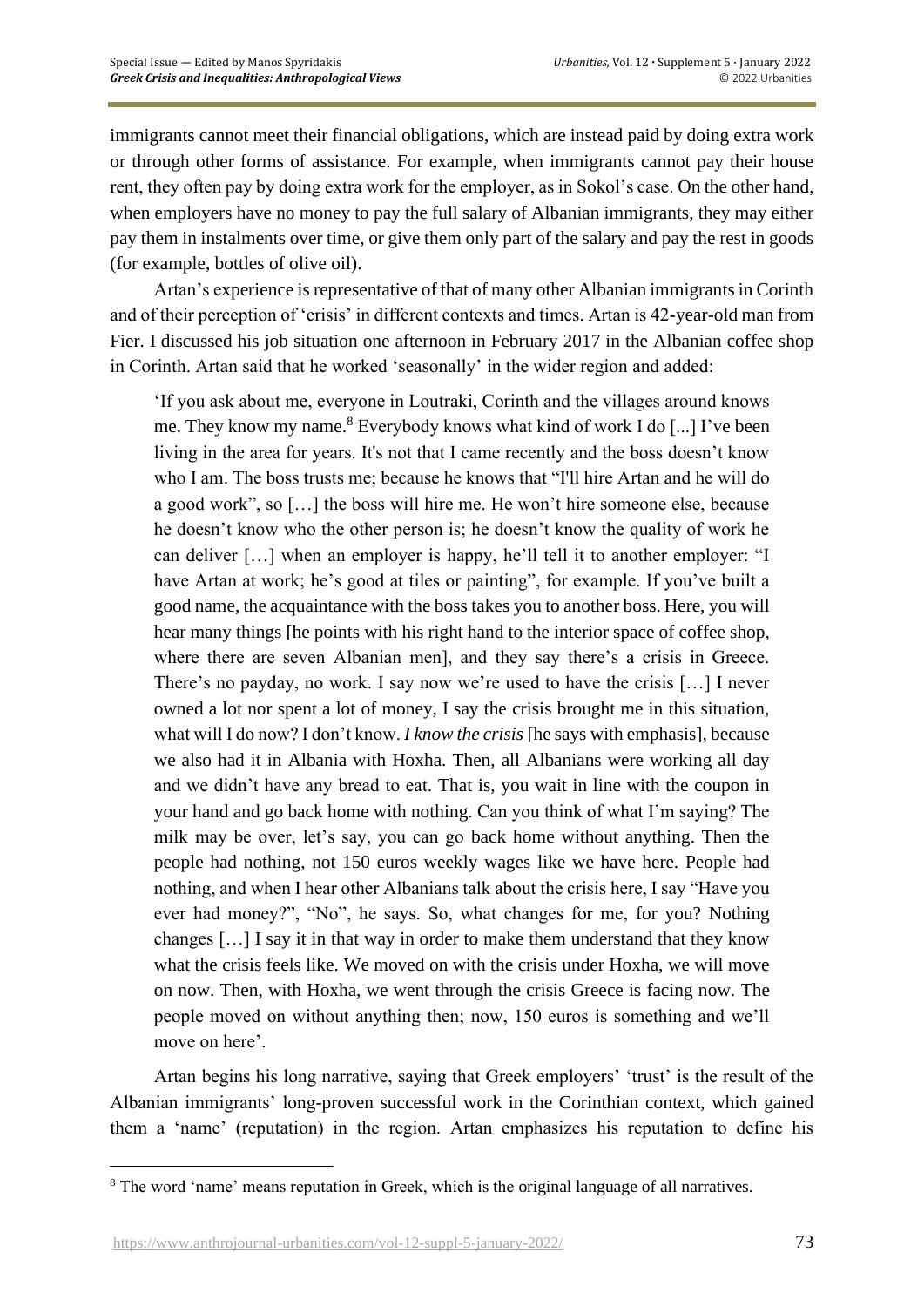subjectively constituted work identity and how it affects finding employment in the region. Borrowing from Bourdieu (1986), the relationships of 'trust' between Albanian immigrants and Greek employers could also be described in terms of 'social capital'.<sup>9</sup> We have seen that Albanian immigrants' social capital is linked not only to economic capital — the material profit (Bourdieu 1986: 249) that they gain from the jobs offered by Greek employers — but also to symbolic capital (Bourdieu 1986: 249-251), namely the reputation that they build through their work activity. Specifically, Artan responds to the labour expectations of his Greek employers; he is aware that if the employers are satisfied with the job done, they will introduce him to other employers. These recommendations reinforce the reputation of the Albanian workers and their symbolic capital, which translate into additional jobs and extra economic capital.

Artan's narrative is meaningful not only because he describes in great detail the way in which the 'name' of Albanian immigrants is constructed in the Corinthian context, but also because it brings to the forefront their 'subjectively structured' experiences of the 'crises'. When he states 'I say that we're used to crisis now', he is referring to discussions, among Albanian immigrants who socialize in the Albanian coffee shop in Corinth, about the 'crisis in Greece' and the consequent reduction in their daily wage.

The Greek 'crisis' is interpreted through the lens of the subjectively significant historical past — the 'crisis' of the communist era. During the 'communist crisis', Artan says, Albanian citizens worked all day. Their work, however, was not enough to secure 'bread' for their families; that is, their livelihood was precarious and at risk.<sup>10</sup> Artan explains this inability to secure 'bread' by referring to the queues of Albanians who, holding coupons in their hands, waited their turn to receive the state-provided basic goods. On many occasions, they were told by state employees that the provision of goods was over, so they had to return to their homes 'with nothing.' Several studies on the significant shortage of basic goods in communist Albania confirm Artan's account (Musaraj 2009: 158, 2011: 96, 2012: 178-181; Papageorgiou 2011: 315; Vullnetari and King 2014: 133, 141; King and Vullnetari 2016: 203).

These experiences of the 'crisis' in communist Albania, when 'the people had nothing', are comparatively transposed to Corinth to stress that the current weekly wage of 150 euros, earned by the Albanians in the Corinthian region, is clearly better than what was available in Albania's past 'crisis'. When he hears other Albanian immigrants discussing the 'crisis' in Greece, Artan asks them 'have you ever had money?'. In so doing, Artan does not merely highlight his subjective memory of the 'crisis' in Albania — through which he interprets the present 'crisis' in Greece — but also attempts to stimulate collective past memories among the Albanians who meet at the coffee shop, urging them to reflect that the 'crisis' is a familiar

<sup>9</sup> Bourdieu (1986: 248) defines social capital as 'The aggregate of the actual or potential resources which are linked to possession of a durable network of more or less institutionalized relationships of mutual acquaintance and recognition'.

 $10$  According to De Waal (2014: 189, 204), the typical pre-communist way of communication between Albanians included the question, 'Did you have bread?', which means 'have you had food?', because 'bread' was the most important part of any meal. Interestingly, Albanians in Corinth say that they migrated to Greece 'for a piece of bread'; that is, to construct a future free of the extreme hunger and poverty that they had known in the past and that continued to plague Albanian society.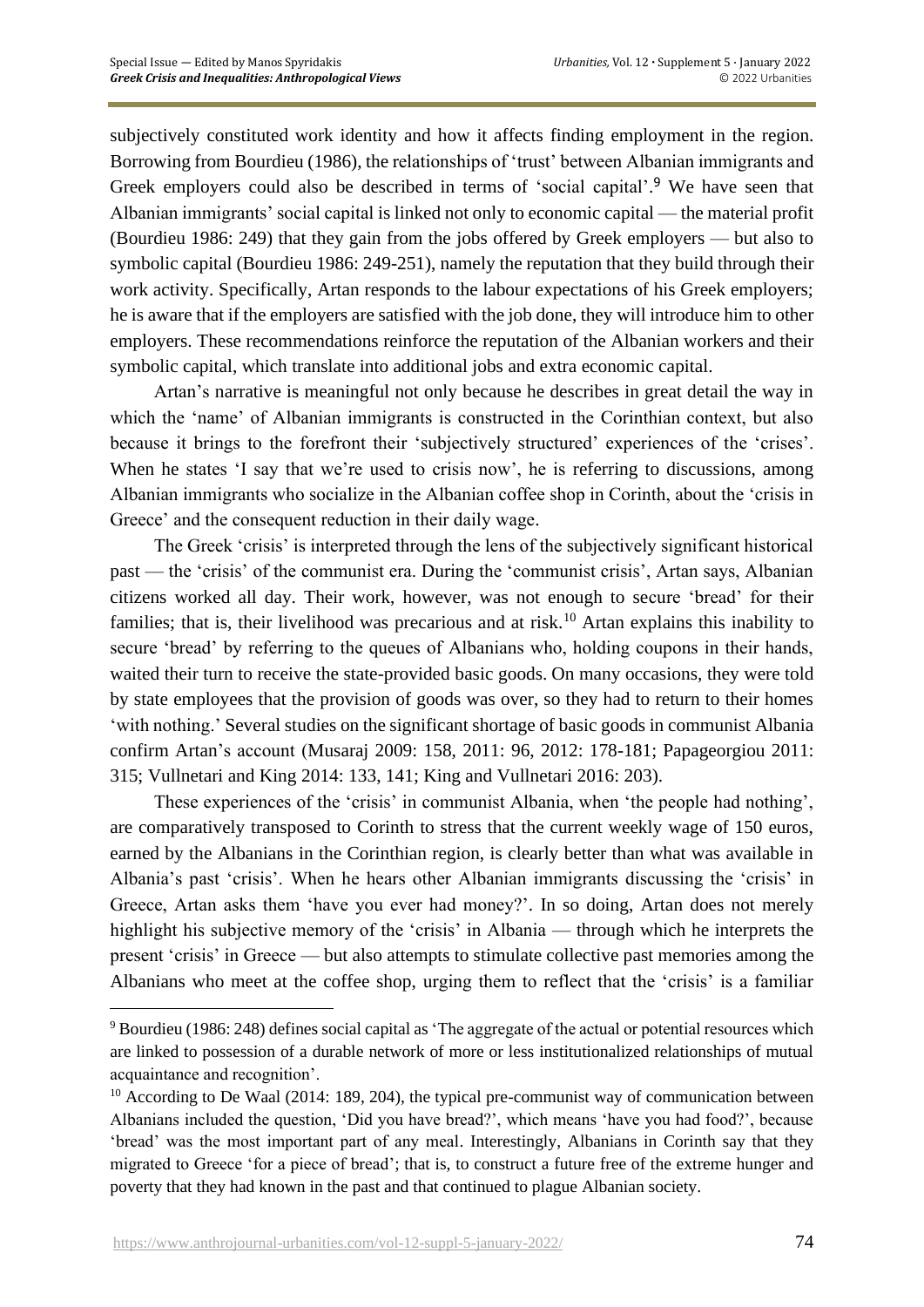experience for them. Artan's approach is inspirational and at the same time encouraging — like a slogan;<sup>11</sup> comparing the 'crisis' in Greece with that in Albania encourages other immigrants to realize that going from 'nothing' in Albania to a weekly salary of '150 euros' in Greece is 'something'.

Significantly, however, the 'crisis' and 'poverty' experienced by Albanians during communism is not always recalled for reasons of encouragement. In some cases, such experience is used to emphasize that the Greek 'crisis' primarily concerns Greek citizens, who are used to a life of 'plenty'. Bashkim, a 41-year-old man from Berat, illustrated this point saying, 'Things are hard right now with the crisis and you [the Greeks] have to run it, like we did it when we came to Greece in the 1990'. When I asked him what has changed for him. He replied:

'We've lived in a crisis before, with poverty, because we came from Albania from zero […] we've learned from Albania and we're living with few things and moving forward. The salary is low, now. There, we understood the crisis; but we are used to crises […] We, my family have never had much. Under Hoxha no one in Albania had much, not just us. We all lived with difficulty. There was a lot of poverty in Albania, then. I have learned to live with few things; that is, a little bread for the day. Here, they are accustomed to a lot of things; to be paid 100-150 or 200 euros per day […] the Greeks have learned to live with many things. To have money to go to Italy, holidays from here and there, to celebration. Okay, we have grown up differently, with work, home […] It's difficult now with the crisis and you've to work in Corinth or elsewhere, wherever you can find work through acquaintances in order to live. But I'm saying the Greeks have a crisis not the Albanians, we have learned to live with few things.'

Bashkim's narrative, as he speaks on behalf of his fellow Albanians, is mostly formulated in the first-person plural. He, too, argues that Albanians 'have lived in the crisis before', during communism, when 'poverty' was prevalent in Albania. Such past experience makes Albanians familiar with living with 'little' and, in particular, help them cope with the reduced wages they earn in Greece. The 'crisis' in communist Albania is not only presented as a personal predicament — learning to live with 'few thing' — but also as a collective experience, which appears to have 'initiated' Albanians into 'generalized poverty' and 'difficulty'.

According to Bashkim, Greeks are instead used to spend their money on vacations and entertainment, $^{12}$  unlike Albanians, who are used to work and stay home. Of course, the

 $11$  Knight (2015b: 231) examines Greek slogans on walls in western Thessaly, which are based on strong cultural perceptions, and link the current economic liquidity in Greece to historical moments of conflict, hunger and political oppression in the country. He argues that those slogans are not only about identifying political responsibility for the present conditions of uncertainty in Greece but also about reminding people that such conditions can be addressed and overcome.

 $12$  The views of Albanian migrants converge with those of Greek migrants living in the United Kingdom and the USA (Knight 2015b) and Panama (Theodossopoulos 2013), who believe that their compatriots in Greece are wasting their money on entertainment and other 'irrational' economic behaviour (Knight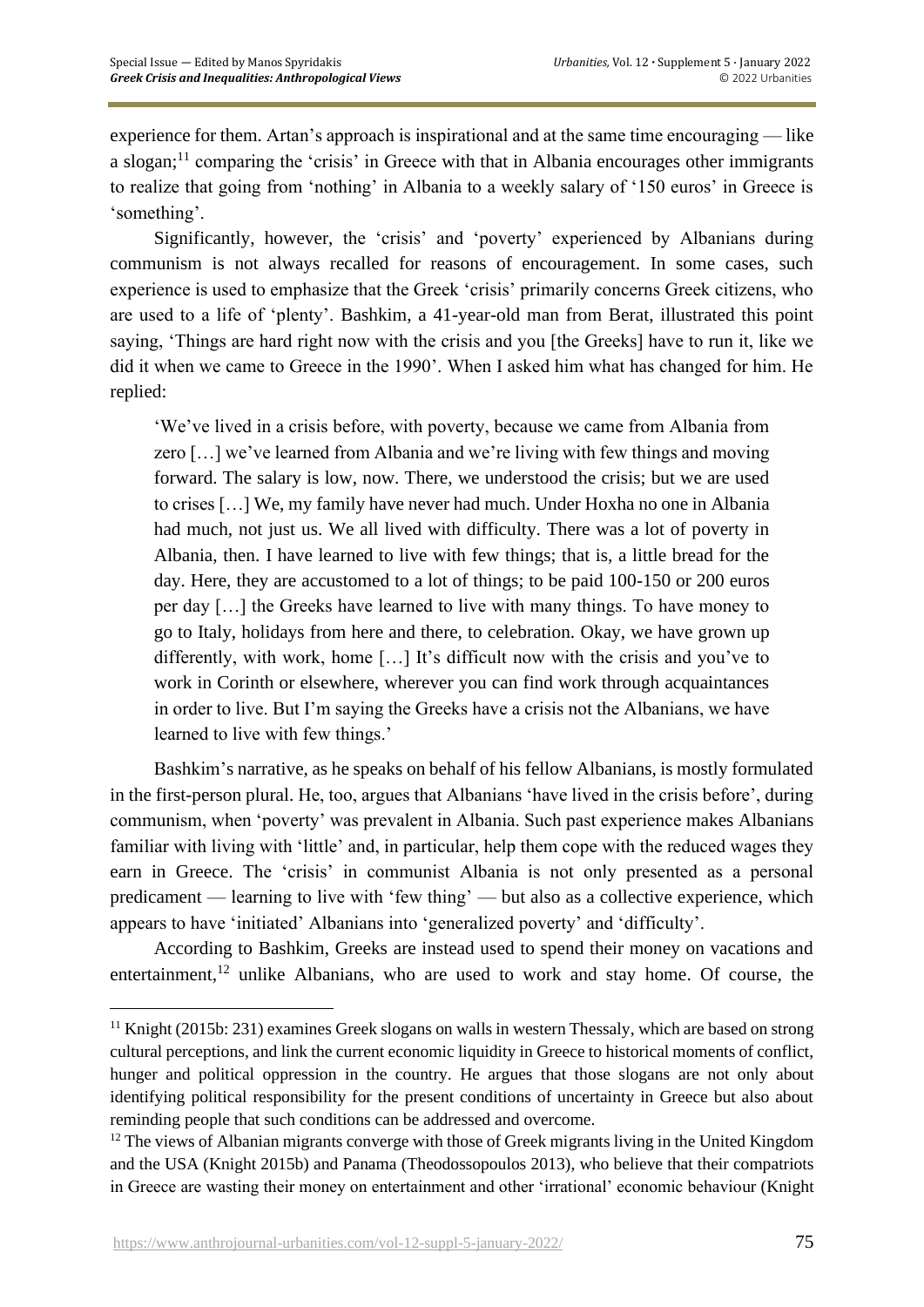Albanians in this narrative, as in the previous one, are aware that the Greek 'crisis' has affected their lives; in particular, the reduced wages in the Corinthian labour market has motivated them to mobilize 'acquaintances' in order to get additional work elsewhere. Generally, they tend to view their past experiences of the 'crisis' in Albania as an antidote that makes them more resilient in the current situation in Greece.

I was intrigued that in this context Albanian immigrants did not rely on their (ethnic) 'known' to find jobs in Greece as they did in the early 1990s. I found that, over time, the relevance of the ethnic network has declined, especially as immigrants have been joined by their spouses and children to settle permanently in Corinth. Their arrival created different needs, which gave priority to personal, family-related 'interest' over kin's and friends' help.<sup>13</sup> Competition over the available jobs is another important element in the current situation.

Fatos, a 45-year-old man from Fier, described his difficulty in finding work in Corinth in 2016. When I asked if he was thinking of returning to Albania, he said:

'But if you leave you can't come back [...] Acquaintances? They'll forget you immediately. If you leave, the other employees say, he's fighting for himself, he's gone. It may be better for me to get a job […] It is worst if the employee is from the same country, the same village, even your cousin, because it's difficult now. Everyone is alone with his family. Look at ten years back, twelve maybe, I didn't have a child. I had another mentality. Now the children grow up. I had a different life before. Now you look more at your own interest. Back then we didn't think the same way, and I said let's help my sister, my brother.'

Like Fatos, other Albanian immigrants who work and live in the Corinth region describe their migratory past as being governed by supportive attitudes among relatives, which contrasts with the present situation. They add that nowadays they will suffer a double blow if they choose to leave Greece. On the one hand, the ethnic 'known' are likely to seize the opportunity of their absence and take their jobs, forgetting the relations of reciprocity that played a key role in finding employment in Greece in the 1990s. On the other hand, should they leave, Greek employers — their 'known acquaintances' — would forget about them, breaking the working ties that were built through long-term presence and hard work and that contributed to the creation of their reputation ('name'), which allowed them to obtain multiple employment opportunities in various spatial contexts.

<sup>2015</sup>a: 238), suggesting that Greeks are not entitled to complain about the country's difficult economic situation (Knight 2015b: 238-239; Theodossopoulos 2013: 203-204).

<sup>&</sup>lt;sup>13</sup> Several studies have also pointed out that Albanian migrants, especially those with families, may be influenced by stereotypes about 'dangerous Albanian migrants' (Papageorgiou 2011: 392), which had become widespread in the late 1990s (on Greece, see Psimmenos 2004: 221-223; Papageorgiou 2011: 392-394; on Italy, see Prato 2009). In an attempt to differentiate themselves from other migrants, Albanians emphasize their work identity, stressing that they are 'hard' workers, or referring to the jobs they used to have in Albania (for example, police officer) before migrating to Greece (Psimmenos 2004: 222-223).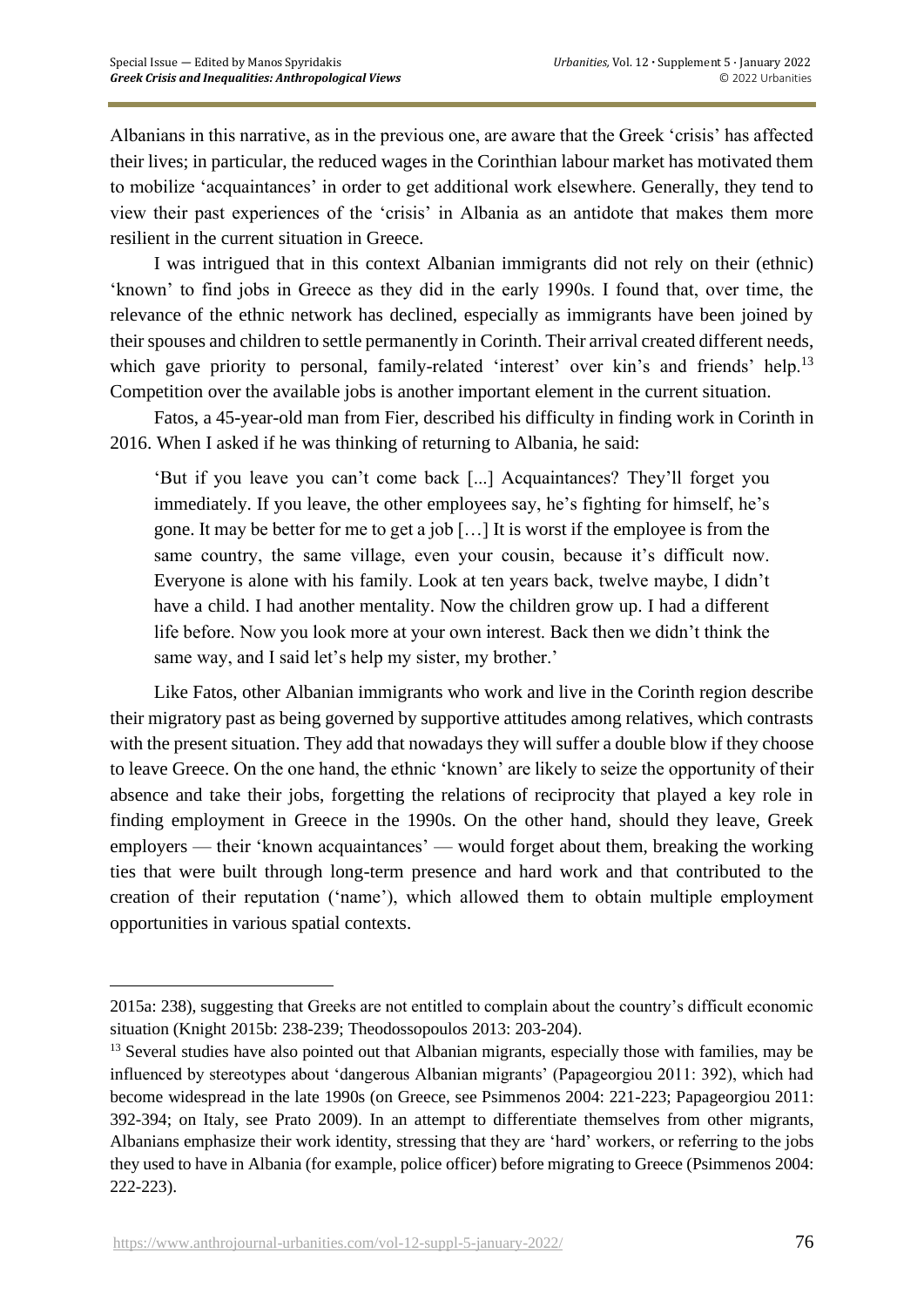## **Conclusion**

The case study of Albanian immigrants who live and work in the Corinthian region shows that in order to understand how people 'subjectively' construct the meaning of 'crisis' it is necessary to contextualise it historically and spatially. In this article, I have endeavoured to show that Albanian immigrants conceptualize the 'crisis' in relation to two different temporal and historical moments.

The first 'crisis' dates back to the 1990s and is linked to the collapse of the communist regime in Albania. Albanian immigrants associate this moment of 'crisis' to their international migration to Greece to escape the labour and economic precarity that plagued Albania. Their ethnic networks, which they describe as their immediate 'known', helped them to find work 'seasonally' in various Greek regions. Over time, the cultural logic of mutual help and the relevance of the traditional 'known' network has declined, in particular following the arrival of the immigrants' families in Greece and the unstable economic conditions in the country. Now, those 'known' have become potential competitors.

The second 'crisis' experienced by Albanian immigrants takes place in Greece and is associated to the lower wages that they receive due to the economic recession. In such context, they cope with the crisis not through a new transnational mobility (going back to Albania) but through internal mobility in Greece. Transforming the familiar cultural logic of networking, they activate their long-term working relations with their Greek employers. In so doing, Albanian immigrants gain access to broader networks of 'acquaintances' (namely, those of their employers) and obtain extra job opportunities to offset the reduced wages from the jobs available in the Corinth region. In this context of generalized economic downturn, 'work performance' and 'reputation' seem to constitute the only economic guarantees. Paraphrasing Bourdieu (2006), it could be argued that Albanian immigrants are able to transform their symbolic capital — their reputation ('name') — into economic capital, and vice versa. The economic capital — the work performance, the jobs executed successfully — increases the symbolic capital, which opens up access to the 'networks of acquaintances'. Similarly, Albanian immigrants prove in a practical way that the symbolic capital, which they boast they possess, constitutes the credentials (Bourdieu 2006: 194) on which relations of 'trust' with the locals are build. To sum up, their ethnography seems to confirm Bourdieu's argument that 'capital goes to capital' (Bourdieu, 2006: 193-194).

Finally, we have seen that Albanian immigrants view the present conditions of 'crisis' in Greece through the lens of their collective memories of the past Albanian 'crisis'. Reference to the past helps them to reconstruct the present (Gefou-Madianou 2006: 60); specifically, the past is used to acknowledge the 'crisis' in Greece but also to distinguish the different meanings and impacts it has on the native Greeks and the Albanian immigrants. On the one hand, immigrants say, 'Greeks have a crisis not the Albanians, we have learned to live with few things'; on the other hand, reference to the past is used to encourage other Albanian immigrants to remain positive in the context of the Greek 'crisis', arguing that their weekly wages of '150 euros is something' compared to the 'nothing' they had during the Albanian 'crisis'.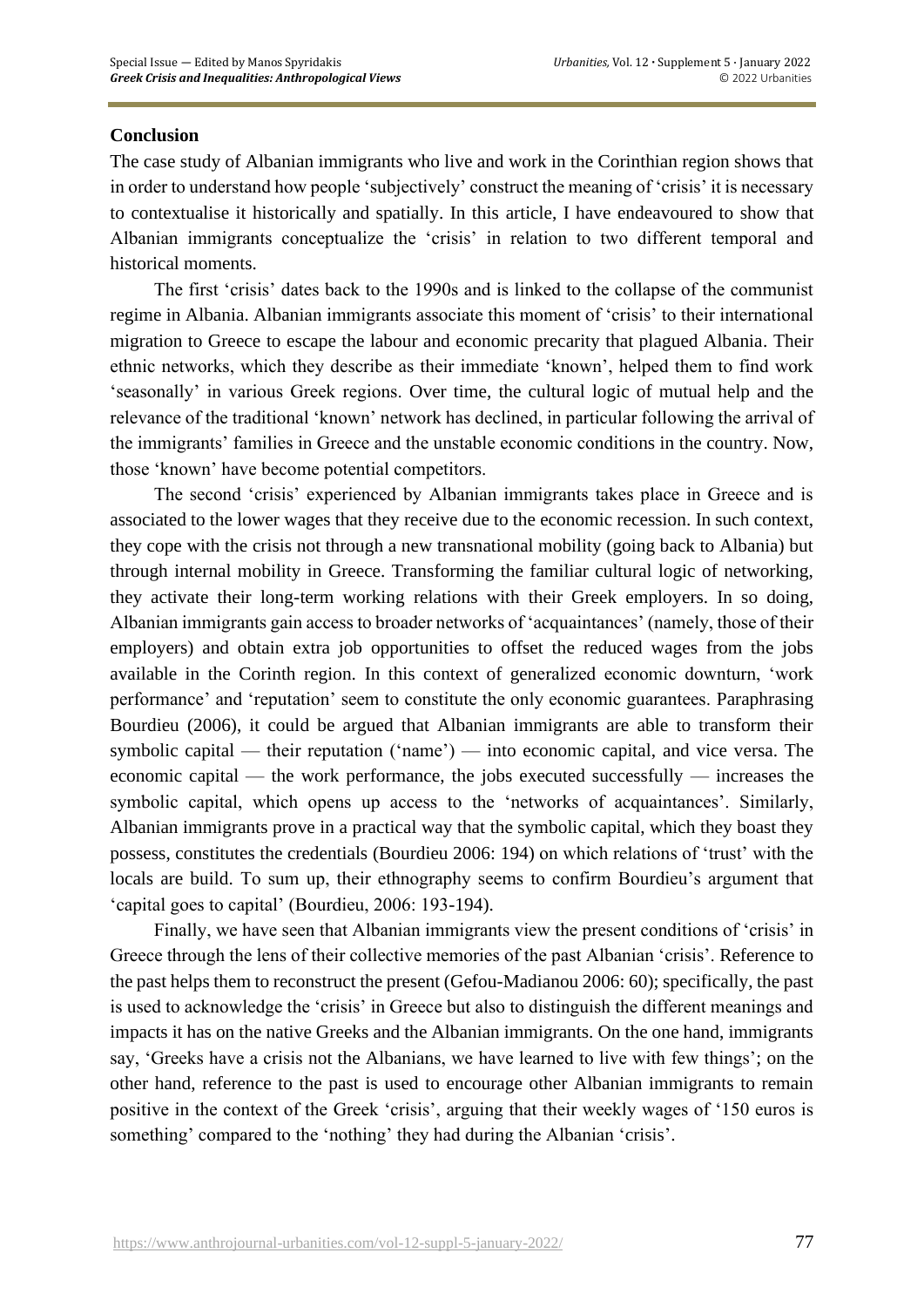### **References**

- Arsovska, J. 2015. *Decoding Albanian organized crime: Culture, politics, and globalization*. Oakland: University of California Press.
- Bardhoshi, N. 2007. E drejta Kanunore dhe shteti i së drejtës. *Polis*, 3: 19-29.
- Bardhoshi, N. 2011. An ethnography of land market in Albanian's post-socialist informal areas. *Urbanities*, 1 (1): 11-20.
- Bourdieu, P. 1986. The forms of capital. In J. G. Richardson (ed.), *Handbook of Theory and Research for the Sociology of Education*. New York: Greenwood Press.
- Bourdieu, P. 2006. *The Logic of Practice*. Athens: Alexandria.
- Carletto, G., Davis, B. and Stampini, M. 2005. *Familiar faces, familiar places: The role of family networks and previous experience for Albanian migrants*. ESA Working Paper No. 05-03. Rome: Food and Agriculture Organization of the United Nations.
- Dahinden, J. 2010. Are you who you know? A network perspective on ethnicity, gender and transnationalism: Albanian-speaking migrants in Switzerland and returnees in Kosovo. In C. Westin, J. Bastos, J. Dahinden, and P. Góis (eds), *Identity processes and dynamics in multi-ethnic Europe*. IMISCOE Research: Amsterdam University Press.
- Danaj, E. 2014. Family in Albania as a primary solidarity network. In R. Pichler (ed.), *Legacy and change: Albanian transformation from multidisciplinary perspectives*. Zurich, Berlin: Lit Verlag.
- De Waal, C. 2014. *Albania: Portrait of a Country in Transition*. London, New York: I.B. Tauris & Co. Ltd.
- Elsie, R. 2010. *Historical Dictionary of Albania*. Lanham: The Scarecrow Press.
- Gemi, E. 2015. *Transnational mobility and transfers of Albanians in Greece and Italy: A comparative approach*. ITHACA Research Report N. 8/2015. Florence: European University Institute, Robert Schuman Centre for Advanced Studies.
- Gefou-Madianou, D. 2006. Conceptualizations of the self and the 'other': Issues of identity in modern anthropological theory. In D. Gefou-Madianou (ed.), *Self and 'other': conceptualizations, identity and practices in Greece and Cyprus*. Athens: Gutenberg.
- Gregorič Bon, N. 2016. Rooting Routes: (Non-) Movements in Southern Albania. In N. Gregorič Bon and J. Repič (eds), *Moving Places: Relations, Return and Belonging*. New York: Berghahn.
- Gregorič Bon, N. 2017. Movement matters: The case of Southern Albania. *Ethnologie française,* XLVII (2): 301-308.
- Hirsch, E. and Stewart, C. 2005. Introduction: Ethnographies of historicity. *History and Anthropology,* 16 (3): 261-274.
- Iosifides, T. and Kizos, A. 2012. Social integration of immigrants and attitudes of the local population in Western Greece: The role of social networks. In C. Kasimis and A. G. Papadopoulos (eds), *Immigrants in Greece: Employment and integration into local communities*. Athens: Alexandria.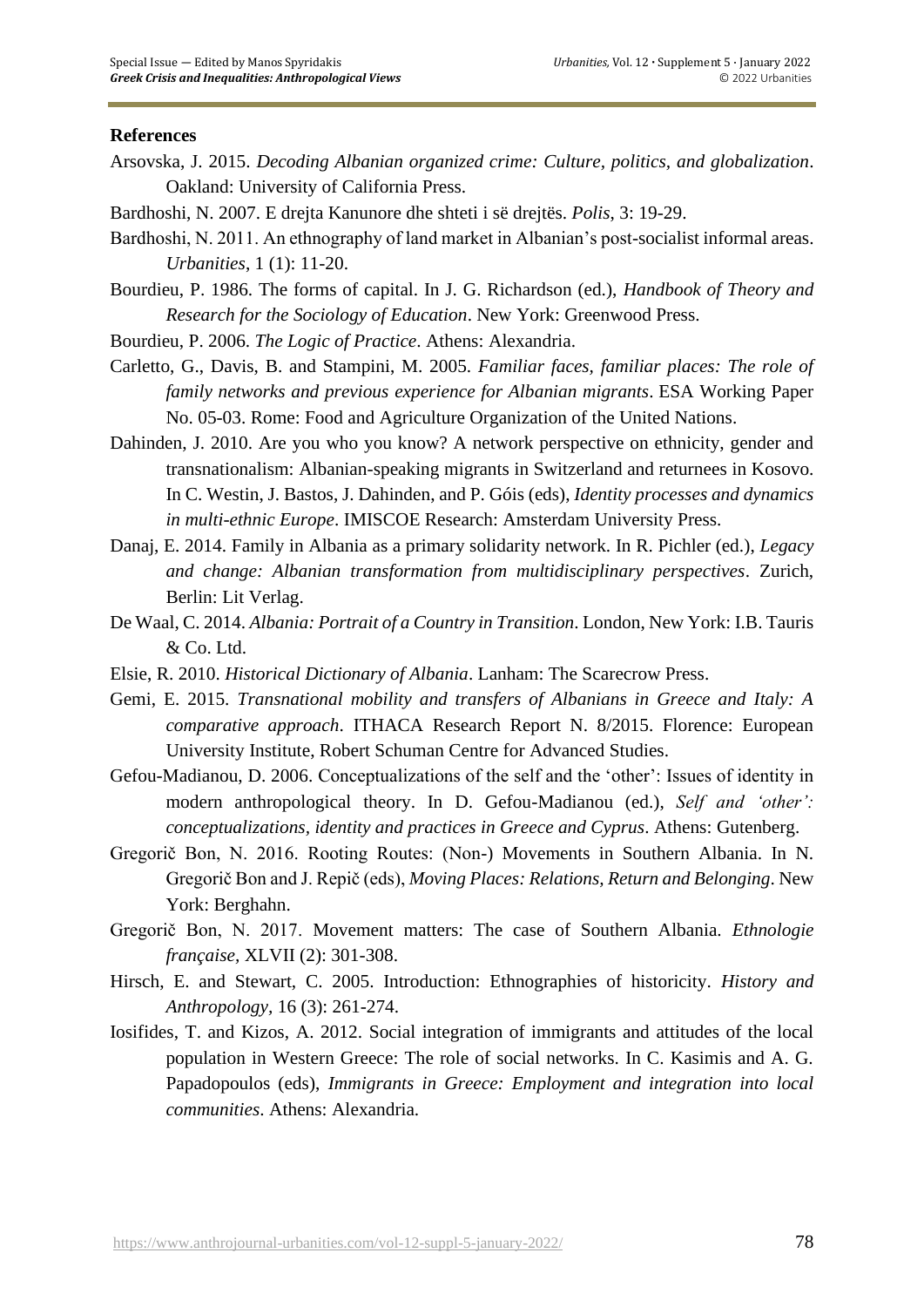- Iosifides, T., Lavrentiadou, M., Petracou, E. and Kontis, A. 2007. Forms of social capital and the incorporation of Albanian immigrants in Greece. *Journal of Ethnic and Migration Studies*, 33 (8): 1343-1361.
- King, R. 2008. Across the sea and over the mountains: Documenting Albanian migration. *Scottish Geographical Journal,* 119 (3): 283-309.
- King, R. Dalipaj, M. and Mai, N. 2006. Gendering migration and remittances: Evidence from London and northern Albania. *Population, Space and Place,* 12: 409-434.
- King, R. and Vullnetari, J. 2003. *Migration and development in Albania*. Working Paper C5. Development Research Centre on Migration, Globalisation and Poverty.
- King, R. and Vullnetari, J. 2016. From shortage economy to second economy: An historical ethnography of rural life in communist Albania. *Journal of Rural Studies,* 44: 198-207.
- Knight, D. M. 2015a. *History, Time, and Economic Crisis in Central Greece*. New York: Palgrave Macmillan.
- Knight, D. M. 2015b. Wit and Greece's economic crisis: Ironic slogans, food, and anti-austerity sentiments. *American Ethnologist,* 42 (2): 230-246.
- Labrianidis, L. and Lyberaki, A. 2005. *Albanian immigrants in Thessaloniki: Paths of Prosperity and Oversights of their Public Image*. Athens: Patakis.
- Lawson, C. W., McGregor, J. A. and Saltmarshe, D. K. 2000. Surviving and thriving: Differentiation in a peri-urban community in northern Albania. *World Development,* 28 (8): 1499-1514.
- Lawson, C. W. and Saltmarshe, D. K. 2002. The psychology of economic transformation: The impact of the market on social institutions, status and values in a northern Albanian village. *Journal of Economic Psychology,* 23: 487-500.
- Mauss, M. 1979. *The gift: The form and reason for exchange in archaic societies*. Athens: Kastaniotis.
- Musaraj, S. 2009. Passport troubles: Social tactics and places of informal transactions in postsocialist Albania. *Anthropology of East Europe Review,* 27 (2): 157- 175.
- Musaraj, S. 2011. Tales from Albarado: The materiality of pyramid schemes in postsocialist Albania. *Cultural Anthropology,* 26 (1): 84–110.
- Musaraj, S. 2012. Alternative publics: Reflections on marginal collective practices in communist Albania. In A. Hemming, G. Kera and E. Pandelejmoni (eds), *Albania: Family, society and culture in the 20th Century*. Münster: Lit Verlag.
- Musaraj, S. 2016. Shtëpi evropiane për një të ardhme më të mirë. *Përpjekja: Shqiptarët dhe Arkitektura,* 34-35: 128-144.
- Narotzky, S. 2005. Provisioning. In J. G. Carrier (ed.), *A handbook of economic anthropology*. Cheltenham: Edward Elgar.
- Narotzky, S. 2007. *Economic Anthropology: New Orientations.* Athens: Savalas.
- Papailias, P. 2003. 'Money of kurbet is money of blood'*:* The making of a 'hero' of migration at the Greek-Albanian border. *Journal of Ethnic and Migration Studies,* 29 (6): 1059- 1078.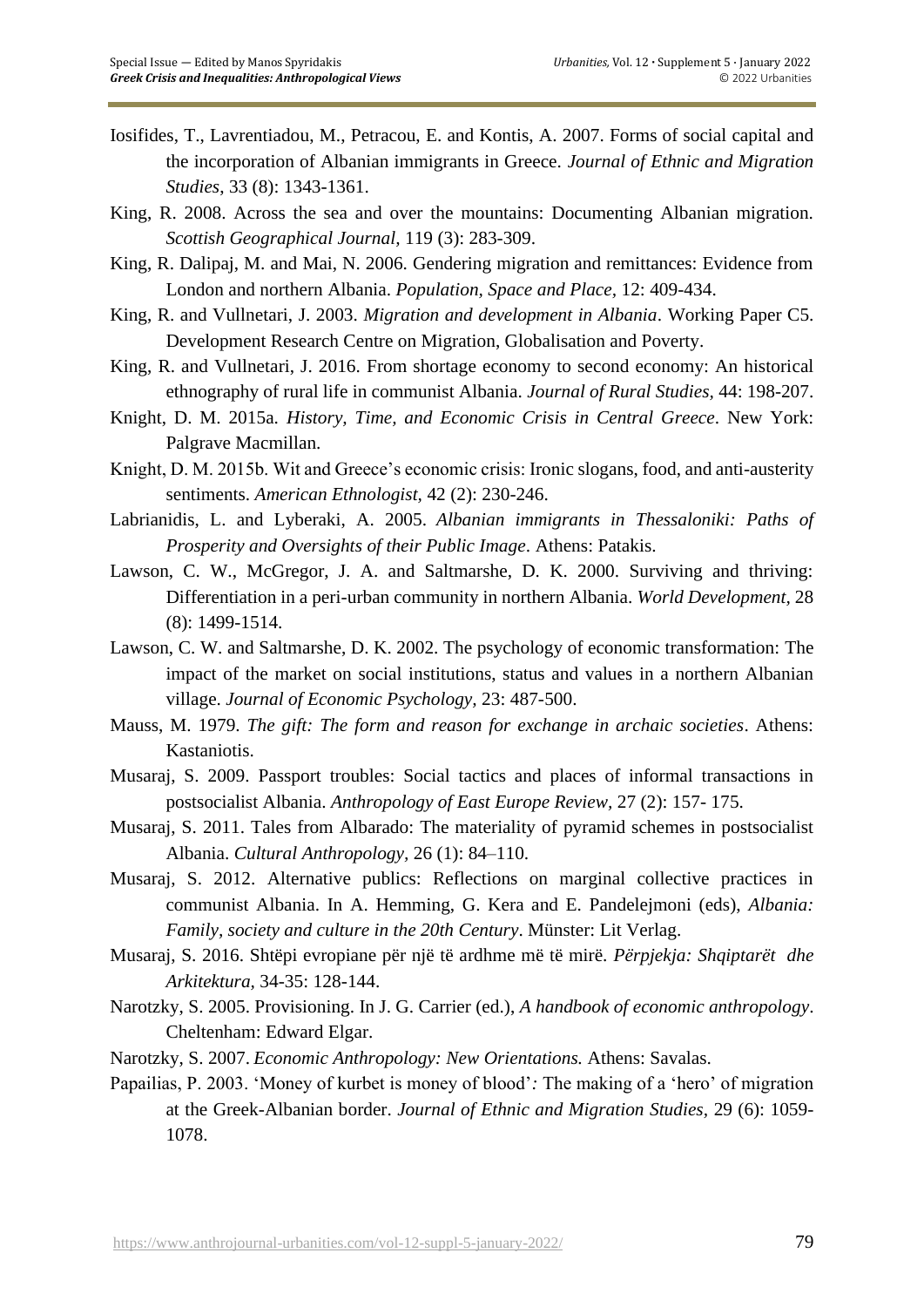- Papataxiarchis, E. ed. 2014. *Politics of the mundane: Border, body and citizenship in Greece*. Athens: Alexandria.
- Papataxiarchis, E. 2018. Pragmatism against austerity: Greek society, politics and ethnography in times of trouble. In D. Dalakoglou and G. Agelopoulos (eds), *Critical Times in Greece: Anthropological Engagements with the Crisis.* New York: Routledge.
- Papageorgiou, V. 2011*. From Albania to Greece: Place and identity, cross-culturalism and integration: An anthropological approach to migratory experience.* Athens: Nissos.
- Pardo, I. 1996. *Managing Existence in Naples: Morality, Action and Structure*. Cambridge: Cambridge University Press.
- Prato, G. B. 2009. Minorities in Italy: The cases of Arbëresh and Albanian migrations. In G. B. Prato (ed.), *Beyond Multiculturalism: Views from Anthropology*. London: Routledge.
- Prato, G. B. 2010. The 'costs' of European citizenship: Governance and relations of trust in Albania. In I. Pardo and G. B. Prato (eds), *Citizenship and the Legitimacy of Governance: Anthropology in the Mediterranean Region*. London: Routledge.
- Prato, G. B. 2012. Anthropological research in Brindisi and Durrës: Methodological reflections. In I. Pardo and G. B. Prato (eds), *Anthropology in the City: Methodology and Theory*. London: Routledge.
- Prato, G. B. 2017. Corruption between public and private moralities: The Albanian case in a comparative perspective. *Urbanities-Journal of Urban Ethnography,* 7 (1): 106-121.
- Psimmenos, I. 2004. *Migration from the Balkans: Social exclusion in Athens*. Athens: Papazisis.
- Saltmarshe, D. 1999. *Identity in a Post-communist Balkan State: A Study in North Albania*. Doctoral Thesis. Barth: University of Bath.
- Schwandner-Sievers, S. 1996. Zur logik der blutrache in Nordalbanien: Ehre, symbolik und gewaltlegitimation. *Sociologus,* 46 (2): 109-129.
- Scott, J. 2000. *Social Network Analysis: A Handbook*. London: Sage.
- Spyridakis, M. 2010. Between structure and action: Contested legitimacies and labour processes in the Piraeus. In I. Pardo and G. B. Prato (eds), *Citizenship and the Legitimacy of Governance: Anthropology in the Mediterranean Region*. London: Routledge.
- Spyridakis, M. 2017. *The Liminal Worker: An Ethnography of Work, Unemployment and Precariousness in Contemporary Greece*. London: Routledge.
- Spyridakis, M, 2020. Living in precariousness: The Minimum Guaranteed Income in crisis. In I. Pardo, G. B. Prato, J. Rosbrook-Thompson (eds) *Ethnographies of Urbanity in Flux: Theoretical Reflections*. Special Issue of *Urbanities-Journal of Urban Ethnography*, 10 (Suppl. 3): 69-88.
- Stampini, M., Carletto, C. and Davis, B. 2008. International migration from Albania: The role of family networks and previous experience. *Eastern European Economics,* 46 (2): 50- 87.
- Theodossopoulos, D. 2013. Infuriated with the Infuriated? Blaming tactics and discontent about the Greek financial crisis. *Current Anthropology,* 54 (2): 200-221.